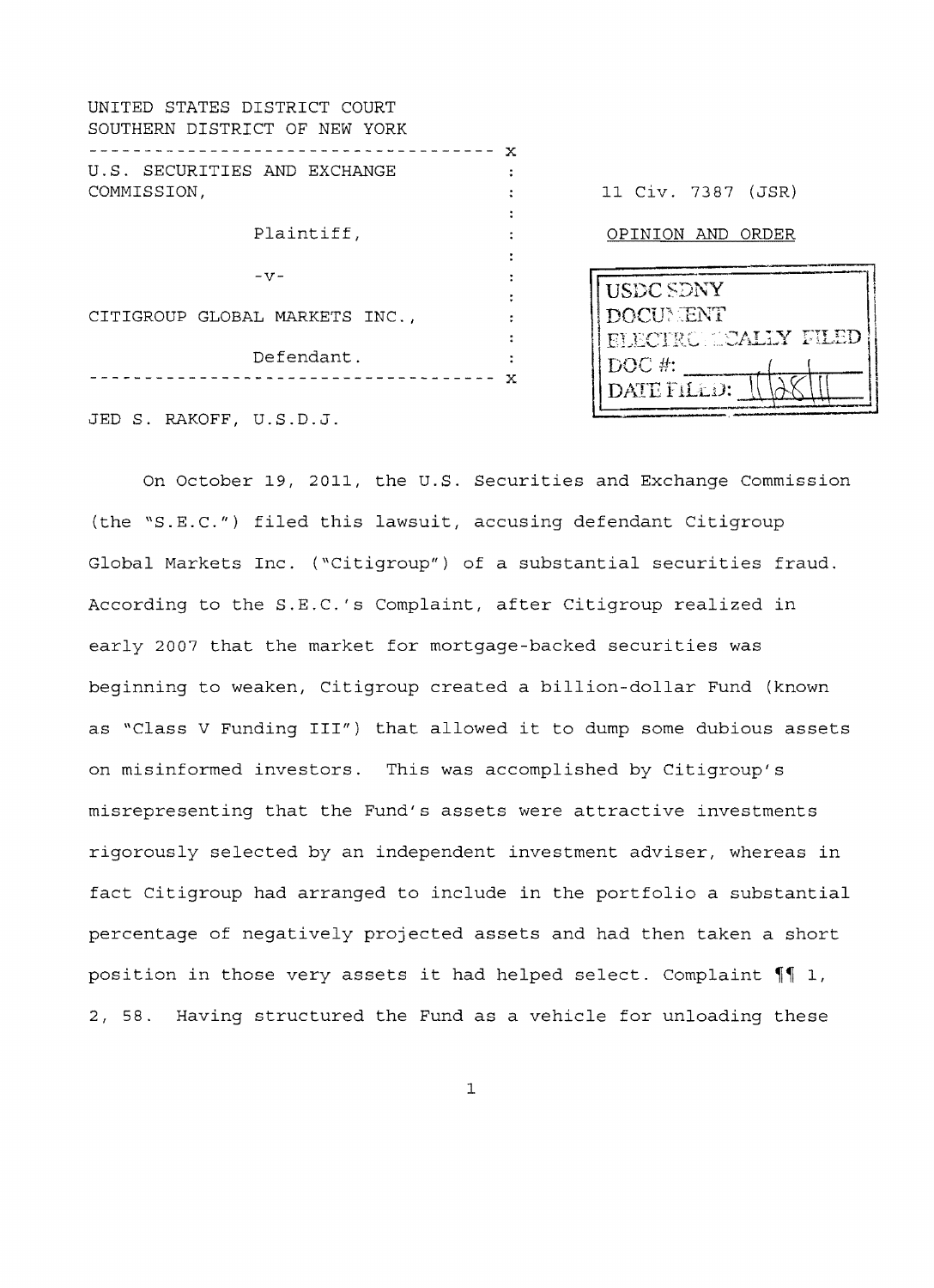dubious assets on unwitting investors,  $id. \nmid 44$ , Citigroup realized net profits of around \$160 million, id. 1 63, whereas the investors, as the S.E.C. later revealed, lost more than \$700 million. See S.E.C.'s Memorandum of Law in Response to Questions Posed by the Court Regarding Proposed Settlement ("SEC Mem.") at 17.

In a parallel Complaint filed the same day against Citigroup employee Brian Stoker, see U.S. Securities and Exchange Commission v. Brian H. Stoker, 11 Civ. 7388 (JSR),<sup>1</sup> the S.E.C. alleged that Citigroup knew in advance that it would be difficult to sell the Fund if Citigroup disclosed its intention to use it as a vehicle to unload its hand-picked set of negatively projected assets, see Stoker Complaint 1 25. Specifically, paragraph 25 of the Stoker Complaint alleges (in language some of which is notably missing from the Citigroup Complaint) that:

Citigroup knew it would be difficult to place the liabilities of [the Fund] if it disclosed to investors its intention to use the vehicle to short a hand-picked set of [poorly rated assets] .... By contrast, Citigroup knew that representing to investors that an experienced third-party investment adviser had selected the portfolio would facilitate the placement of the [Fund's] liabilities. (emphasis supplied)

Although this would appear to be tantamount to an allegation of knowing and fraudulent intent ("scienter," in the lingo of securities law), the S.E.C., for reasons of its own, chose to charge Citigroup

<sup>&</sup>lt;sup>1</sup> Nothing in this Opinion and Order has any bearing on the case against Stoker, which is currently scheduled to commence trial on July 16, 2012.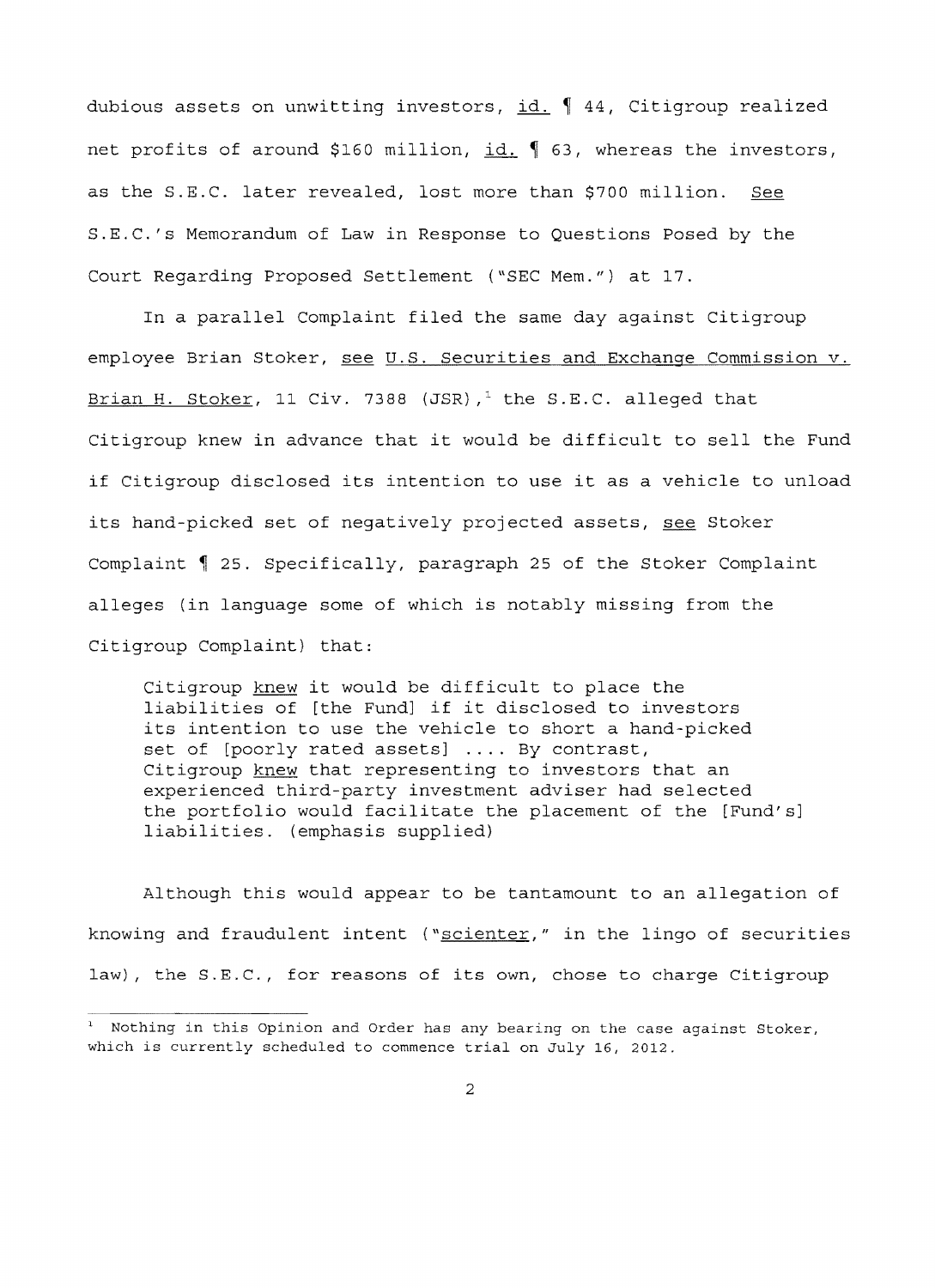only with negligence, in violation of Sections l7(a) (2) and (3) of the Securities Act, 15 U.S.C. § 77q(a)(2) and (3). Complaint  $\oint$  65.

Simultaneously with the filing of its Complaint against Citigroup, the S.E.C. presented to the Court for its signature a "Final Judgment As To Defendant Citigroup Global Markets Inc." (the "Consent Judqment"), together with a Consent of Defendant Citigroup Global Markets Inc. (the "Consent") that recited that Citigroup consented to the entry of the Consent Judgment" [w]ithout admitting or denying the allegations of the complaint ...." Consent 1 2. The Consent Judgment (I) "permanently restrained and enjoined" Citigroup and its agents, employees, etc., from future violations of Sections l7(a) (2) and (3) of the Securities Act, (II) required Citigroup to disgorge to the S.E.C. Citigroup's \$160 million in profits, plus \$30 million in interest thereon, and to pay to the S.E.C. a civil penalty in the amount of \$95 million, and (III) required Citigroup to undertake for a period of three years, subject to enforcement by the Court, certain internal measures designed to prevent recurrences of the securities fraud here perpetrated.

Upon receipt of these submissions, the Court, by Order dated October 27, 2011, put some questions to the parties concerning the proposed Consent Judgment, to which the parties responded both in writing, see SEC Mem., supra, and Memorandum on Behalf of Citigroup Global Markets Inc. in Support of the Proposed Final Judgment and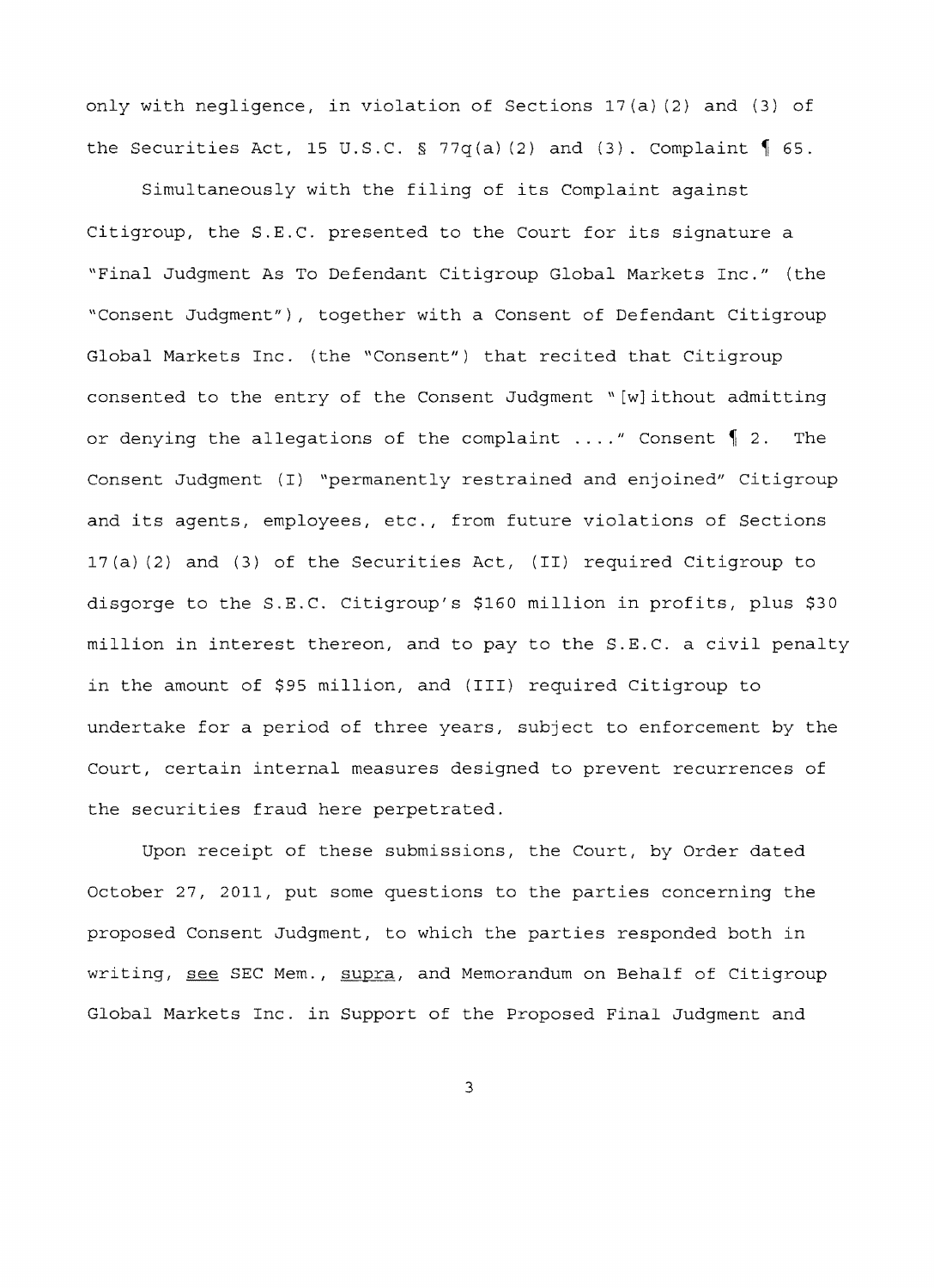Consent ("Citigroup Mem."), and orally, see transcript of oral argument,  $11/9/11$  ("Tr."). Since then, the Court has spent long hours trying to determine whether, in view of the substantial deference due the S.E.C. in matters of this kind, the Court can somehow approve this problematic Consent Judgment. In the end, the Court concludes that it cannot approve it, because the Court has not been provided with any proven or admitted facts upon which to exercise even a modest degree of independent judgment.

The Court turns first to the standard of review. In its original Memorandum in support of the proposed Consent Judgment, filed before the case had been assigned to any judge, the S.E.C. expressly endorsed the standard of review set forth by this Court in its Bank of America decisions, i.e., "whether the proposed Consent Judgment ... is fair, reasonable, adequate, and in the public interest." Memorandum By Plaintiff Securities and Exchange Commission in Support of Proposed Settlement at 5 (quoting with approval SEC v. Bank of America Corp., 653 F. Supp. 2d 507, 508 (S.D.N.Y. 2009) ("Bank of America I")); see also SEC v. Bank of America Corp., 2010 WL 624581, at \*6 (S.D.N.Y. Feb. 22, 2010) ("Bank of America II"). This was also the S.E.C.'s stated position in another, intervening proceeding before this Court, SEC v. Vitesse Semiconductor Corp., 771 F. Supp. 2d 304 (S.D.N.Y. 2010).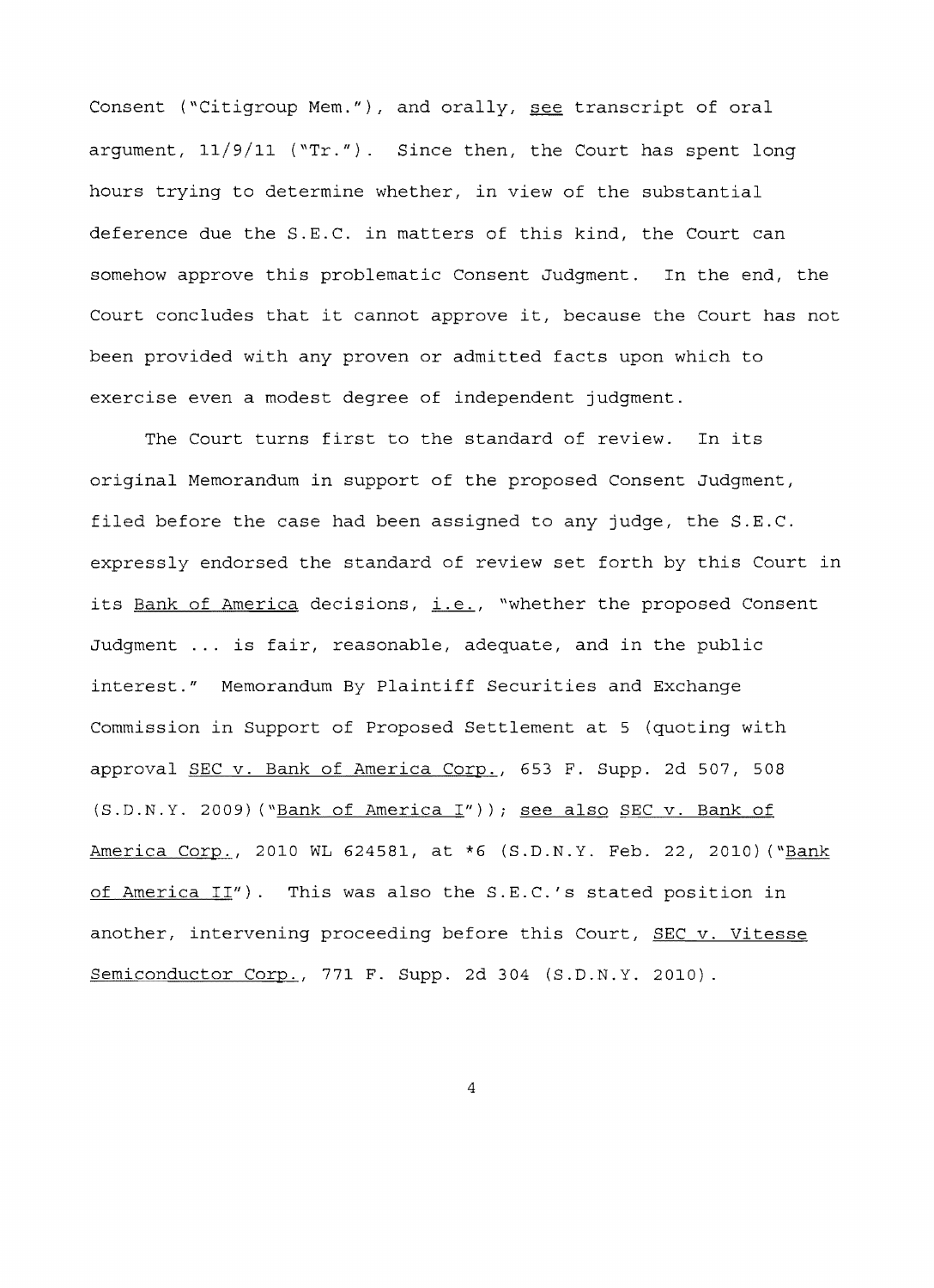In its most recent filing in this case, however, the S.E.C. partly reverses its previous position and asserts that, while the Consent Judgment must still be shown to be fair, adequate, and reasonable, "the public interest ... is not part of [the] applicable standard of judicial review." SEC Mem. at 4 n. 1. This is erroneous. A large part of what the S.E.C. requests, in this and most other such consent judgments, is injunctive relief, both broadly, in the request for an injunction forbidding future violations, and more narrowly, in the request that the Court enforce future prophylactic measures (here, for a three-year period). The Supreme Court has repeatedly made clear, however, that a court cannot grant the extraordinary remedy of injunctive relief without considering the public interest. See, e.g., eBay, Inc. v. MercExchange, 547 U.S. 388, 391 (2006) ("According to well-established principles of equity, a plaintiff seeking a permanent injunction ... must demonstrate ... that the public interest would not be disserved by a permanent injunction."). Indeed, the Court has held that "'In exercising their discretion, courts ... should pay particular regard for the public consequences in employing the extraordinary remedy of injunction. *"'*  Winter v. Natural Resources Defense Council, Inc., 555 U.S. 7, 24 (2008) (quoting Weinberger v. Romero-Barcelo, 456 U.S. 305, 312 (1982)). Similarly, the Second Circuit has repeatedly stated, most recently in Salinger v. Colting, 607 F.3d 68, 80 (2d Cir. 2010), that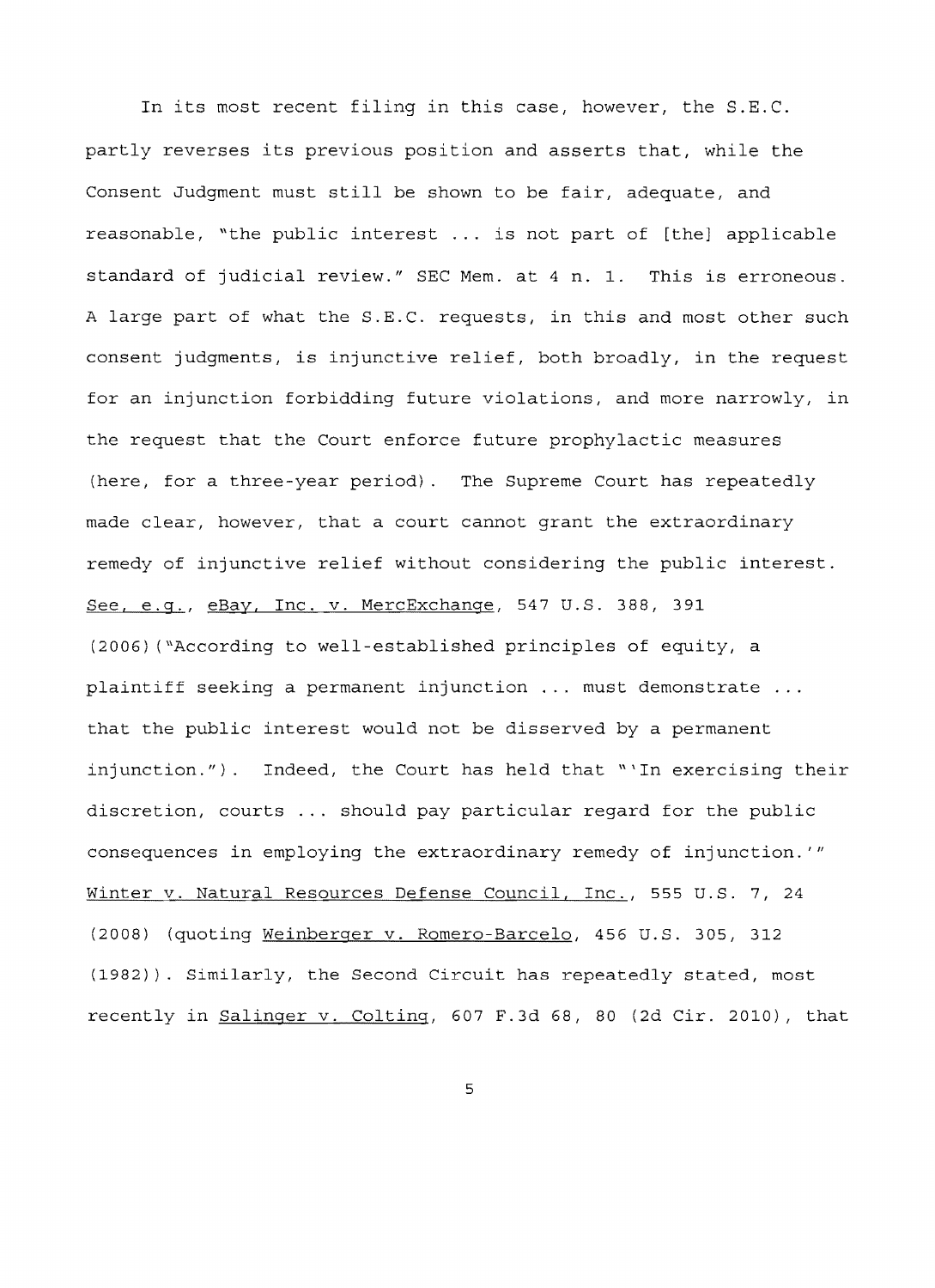a court "must ensure that the public interests would not be disserved by the issuance" of an injunction. Id. at 80.

As a fall-back, the S.E.C. suggests that, if the public interest must be taken into account, the S.E.C. is the sole determiner of what is in the public interest in regard to Consent Judgments settling S.E.C. cases. See SEC Mem. at 4 n.1 (citing SEC v. Randolph, 736 F.2d 525, 529 (9<sup>th</sup> Cir. 1984). That, again, is not the law. Although in its somewhat delphic decision in Randolph the Ninth Circuit found that, on the facts of that case, there was no difference between the requirement of reasonableness and the requirement of being in the public interest, it was emphatic in upholding "the appropriateness of a requirement that the decree be in the public interest."  $\underline{Id.}$  at 529. More pertinently, the D.C. Circuit, in United States v. Trucking Employers. Inc., 561 F.2d 313 (DC Cir. 1977), reaffirmed that "prior to approving a consent decree a court must satisfy itself of the settlement's 'overall fairness to beneficiaries and consistency with the public interest.'" Id. at 319 (quoting United States v. Allegheny Ludlum Industries, 517 F.2d 826, 850 (5<sup>th</sup> Cir. 1975) (emphasis supplied). As these and similar authorities make plain, a court, while giving substantial deference to the views of an

administrative body vested with authority over a particular area, must still exercise a modicum of independent judgment in determining whether the requested deployment of its injunctive powers will serve,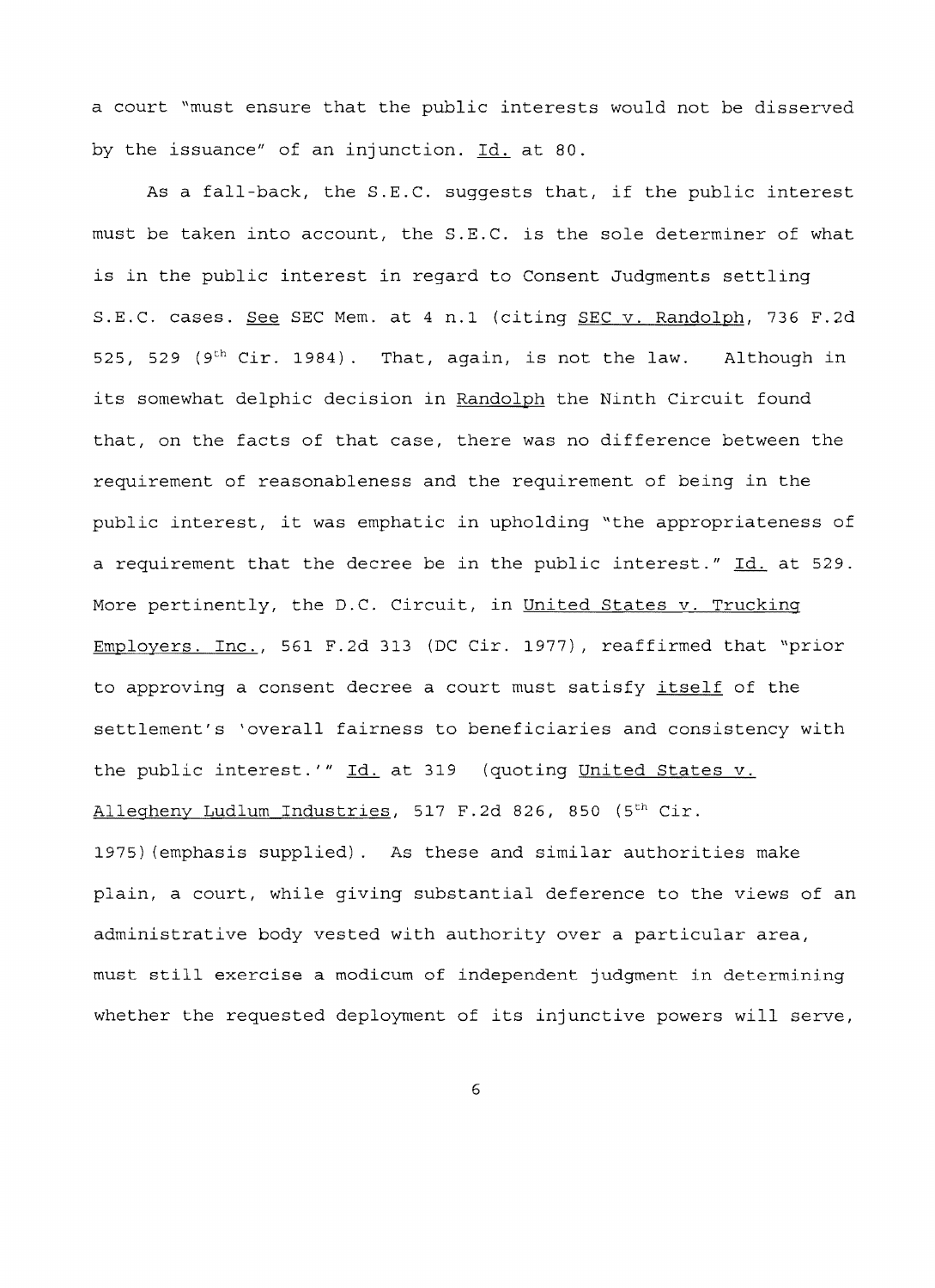or disserve, the public interest. Anything less would not only violate the constitutional doctrine of separation of powers but would undermine the independence that is the indispensable attribute of the federal judiciary.

As a practical matter, moreover, and as Randolph implies, the requirement that a consent judgment be in the public interest is not meaningfully severable from the requirements, still acknowledged by the S.E.C., that the consent judgment be fair, reasonable, and adequate; for all these requirements inform each other. For example, before the Court determines whether the proposed Consent Judgment is adequate, it must answer a preliminary question: adequate for what purpose? The answer, at least in part, is that the settlement must be adequate to ensure that the public interest is protected. See Randolph, 736 F.2d at 529 ("the SEC ought to always be required to serve the public interest"). The same analysis applies to the determination of the fairness of the settlement. Before the Court determines whether the settlement is fair, it must ask a preliminary question: fair to whom? As the holding of Trucking Employers quoted above makes plain, the answer is fair to the parties and to the public.

without multiplying examples, it is clear that before a court may employ its injunctive and contempt powers in support of an administrative settlement, it is required, even after giving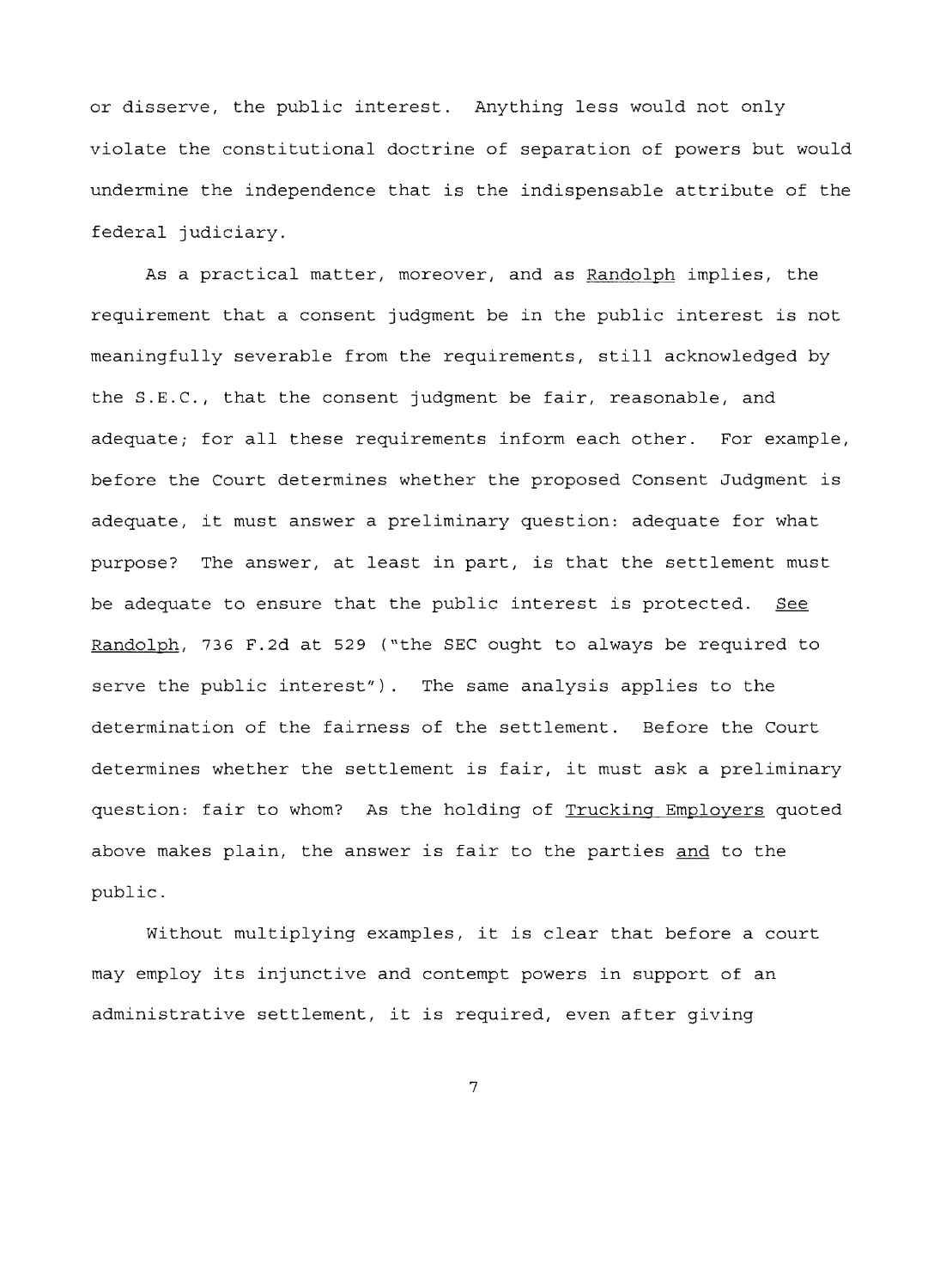substantial deference to the views of the administrative agency, to be satisfied that it is not being used as a tool to enforce an agreement that is unfair, unreasonable, inadequate, or in contravention of the public interest.

Applying these standards to the case in hand, the Court concludes, regretfully, that the proposed Consent Judgment is neither fair, nor reasonable, nor adequate, nor in the public interest. Most fundamentally, this is because it does not provide the Court with a sufficient evidentiary basis to know whether the requested relief is justified under any of these standards. Purely private parties can settle a case without ever agreeing on the facts, for all that is required is that a plaintiff dismiss his complaint.<sup>2</sup> But when a public agency asks a court to become its partner in enforcement by imposing wide-ranging injunctive remedies on a defendant, enforced by the formidable judicial power of contempt, $3$  the court, and the public, need some knowledge of what the underlying facts are: for otherwise, the court becomes a mere handmaiden to a settlement privately negotiated on the basis of unknown facts, while the public

 $2$  When the private parties go further and ask a court to retain jurisdiction to enforce the settlement, a court has total discretion whether or not to do so, see generally Kokkonen v. Guardian Life Insurance Co., 511 U.S. 375, 381 (1994), and many judges in this District routinely decline to approve a stipulation of the parties that so provides.

<sup>&</sup>lt;sup>3</sup> The Second Circuit has described the contempt power as "among the most formidable weapons in the court's arsenal." United States v. Local 1804-1, Int'l Longshoremen's Ass'n, AFL-CIO, 44 F.3d 1091, 1095 (2d Cir. 1995).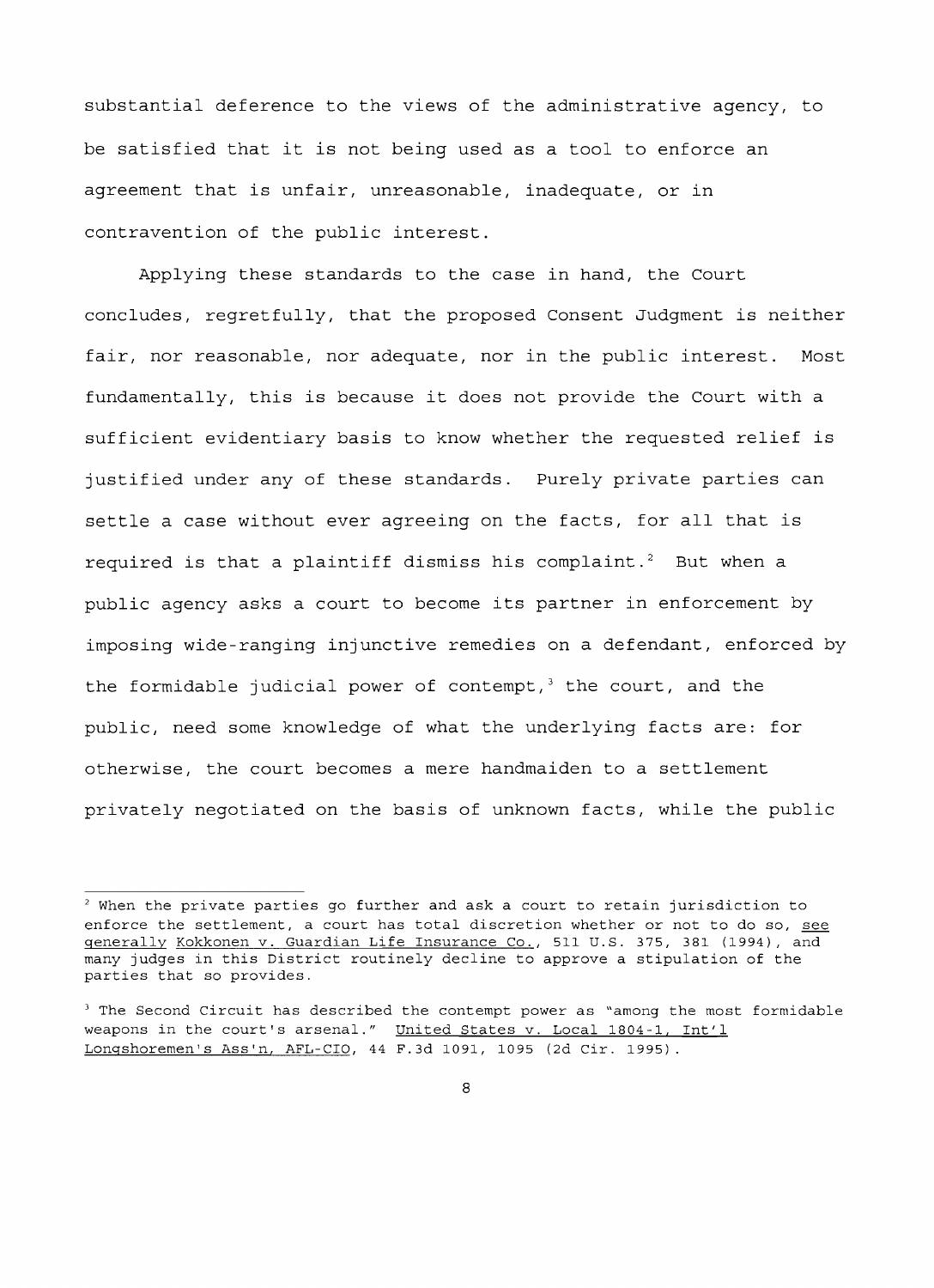is deprived of ever knowing the truth in a matter of obvious public importance.

Here, the S.E.C.'s long-standing policy - hallowed by history, but not by reason - of allowing defendants to enter into Consent Judgments without admitting or denying the underlying allegations,<sup>4</sup> deprives the Court of even the most minimal assurance that the substantial injunctive relief it is being asked to impose has any basis in There is little real doubt that Citigroup contests the factual allegations of the Complaint. In colloquy with the Court, counsel for Citigroup expressly reconfirmed that his client was not admitting the allegations of the Complaint, see tr. 13. He also noted, correctly, that he was free - notwithstanding the S.E.C.'s gag order precluding Citigroup from contesting the S.E.C.'s allegations in the media<sup>5</sup> - to fully contest the facts in any parallel litigation; and he strongly hinted that Citigroup would do just that. Tr. 26-27; see also Citibank Mem. at  $7-8$ , 11.

The S.E.C., by contrast, took the position that, because Citigroup did not expressly deny the allegations, the Court, and the

<sup>4</sup> See Vitesse, 771 F. Supp. 2d at 308-10 (tracing the history of the policy) .

 $5$  On its face, the SEC's no-denial policy raises a potential First Amendment problem. See Vitesse, 771 F. Supp. 2d at 309 ("[H]ere an agency of the United States is saying, in effect, 'Although we claim that these defendants have done terrible things, they refuse to admit it and we do not propose to prove it, but will simply resort to gagging their right to deny it'"); see also Crosby v. Bradstreet Co., 312 F.2d 483, 485 (2d Cir. 1963) (reversing a consent settlement between two parties because the "injunction, enforceable through the contempt power, constitute[d] a prior restraint by the United States against the publication of facts which the community has a right to know").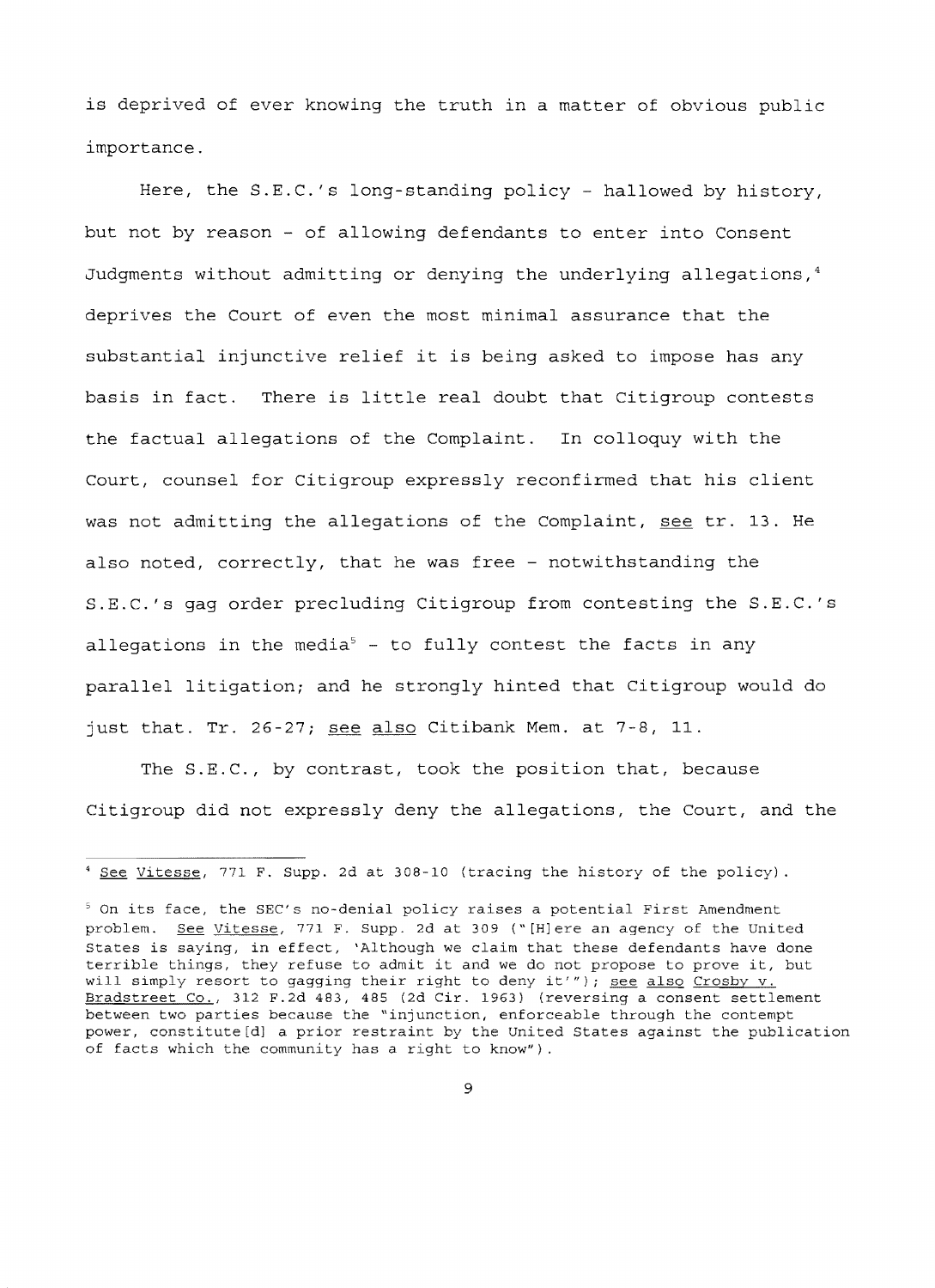public, somehow knew the truth of the allegations. Tr. 12-13. This is wrong as a matter of law and unpersuasive as a matter of fact. As a matter of law, an allegation that is neither admitted nor denied simply that, an allegation. It has no evidentiary value and no collateral estoppel effect. It is precisely for this reason that the Second Circuit held long ago, in Lipsky v. Commonwealth United Corp., 551 F.2d 887 (2d Cir. 1976), that "a consent judgment between a federal agency and a private corporation which is not the result of an actual adjudication of any of the issues ... can not be used as evidence in subsequent litigation." Id. at 893. It follows that the allegations of the complaint that gives rise to the consent judgment are not evidence of anything either. Indeed the Lipsky court went so far as to hold that "neither [an S.E.C.] complaint nor reference to [such] a complaint which results in a consent judgment may properly be cited in the pleadings" in a parallel private action and must instead be stricken. Id.

As for common experience, a consent judgment that does not involve any admissions and that results in only very modest penalties is just as frequently viewed, particularly in the business community, as a cost of doing business imposed by having to maintain a working relationship with a regulatory agency, rather than as any indication of where the real truth lies. This, indeed, is Citigroup's position in this very case. See Citigroup Mem. at 6-8.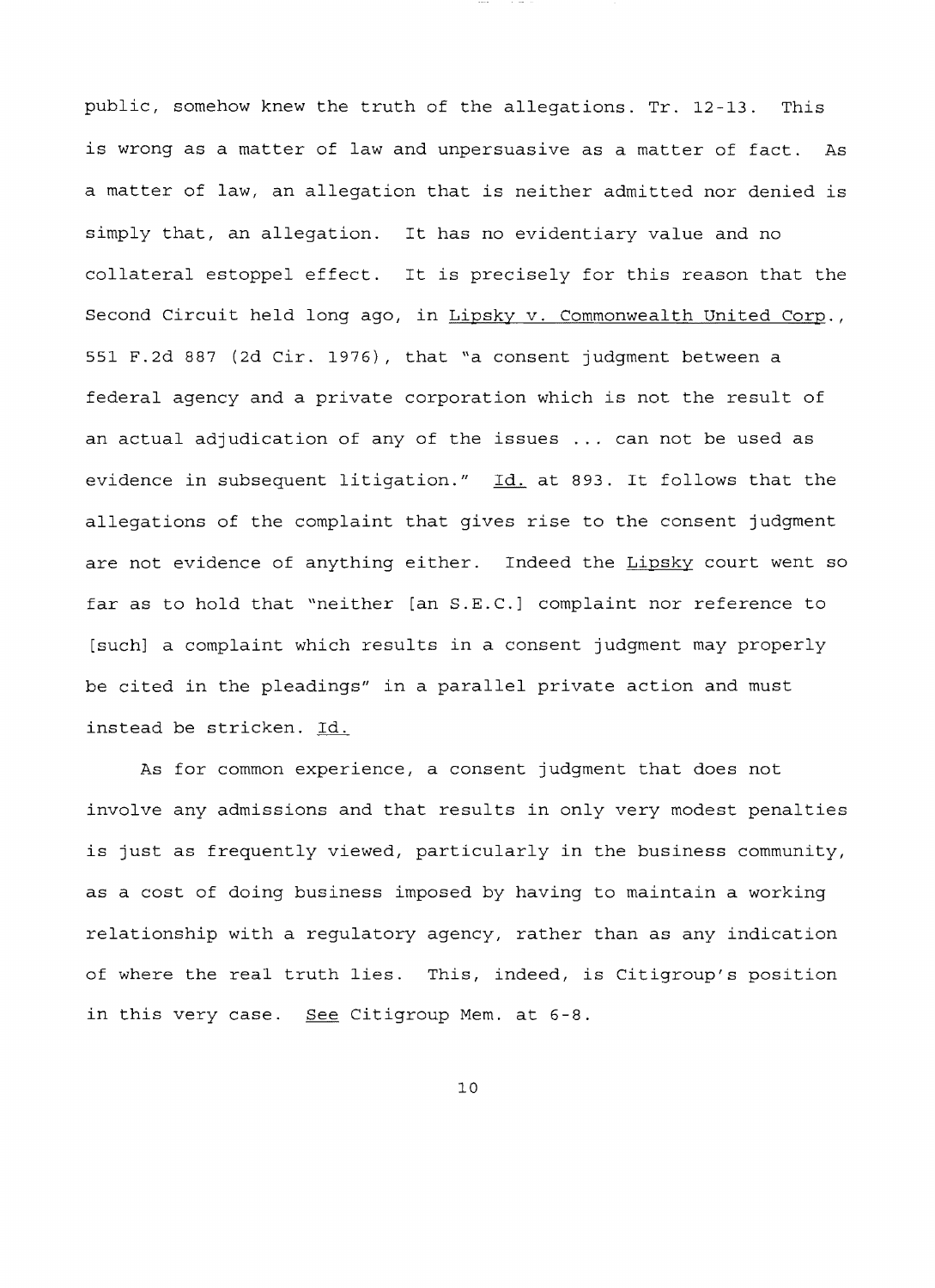Of course, the policy of accepting settlements without any admissions serves various narrow interests of the parties. In this case, for example, Citigroup was able, without admitting anything, to negotiate a settlement that (a) charges it only with negligence, (b) results in a very modest penalty, (c) imposes the kind of injunctive relief that Citigroup (a recidivist) knew that the S.E.C. had not sought to enforce against any financial institution for at least the last 10 years, see SEC Mem. at 23, and (d) imposes relatively inexpensive prophylactic measures for the next three years. In exchange, Citigroup not only settles what it states was a broadranging four-year investigation by the S.E.C. of Citigroup's mortgage-backed securities offerings, Tr. 27, but also avoids any investors' relying in any respect on the S.E.C. Consent Judgment in seeking return of their losses. If the allegations of the Complaint are true, this is a very good deal for Citigroup; and, even if they are untrue, it is a mild and modest cost of doing business.

It is harder to discern from the limited information before the Court what the S.E.C. is getting from this settlement other than a quick headline. By the S.E.C.'s own account, Citigroup is a recidivist, SEC Mem. at 21, and yet, in terms of deterrence, the \$95 million civil penalty that the Consent Judgment proposes is pocket change to any entity as large as Citigroup.<sup>6</sup> While the S.E.C. claims

<sup>.&</sup>lt;br>Although the S.E.C. asserts that the fact that it is only charging negligence limits the amount of money it can recover from Citigroup, either by way of civil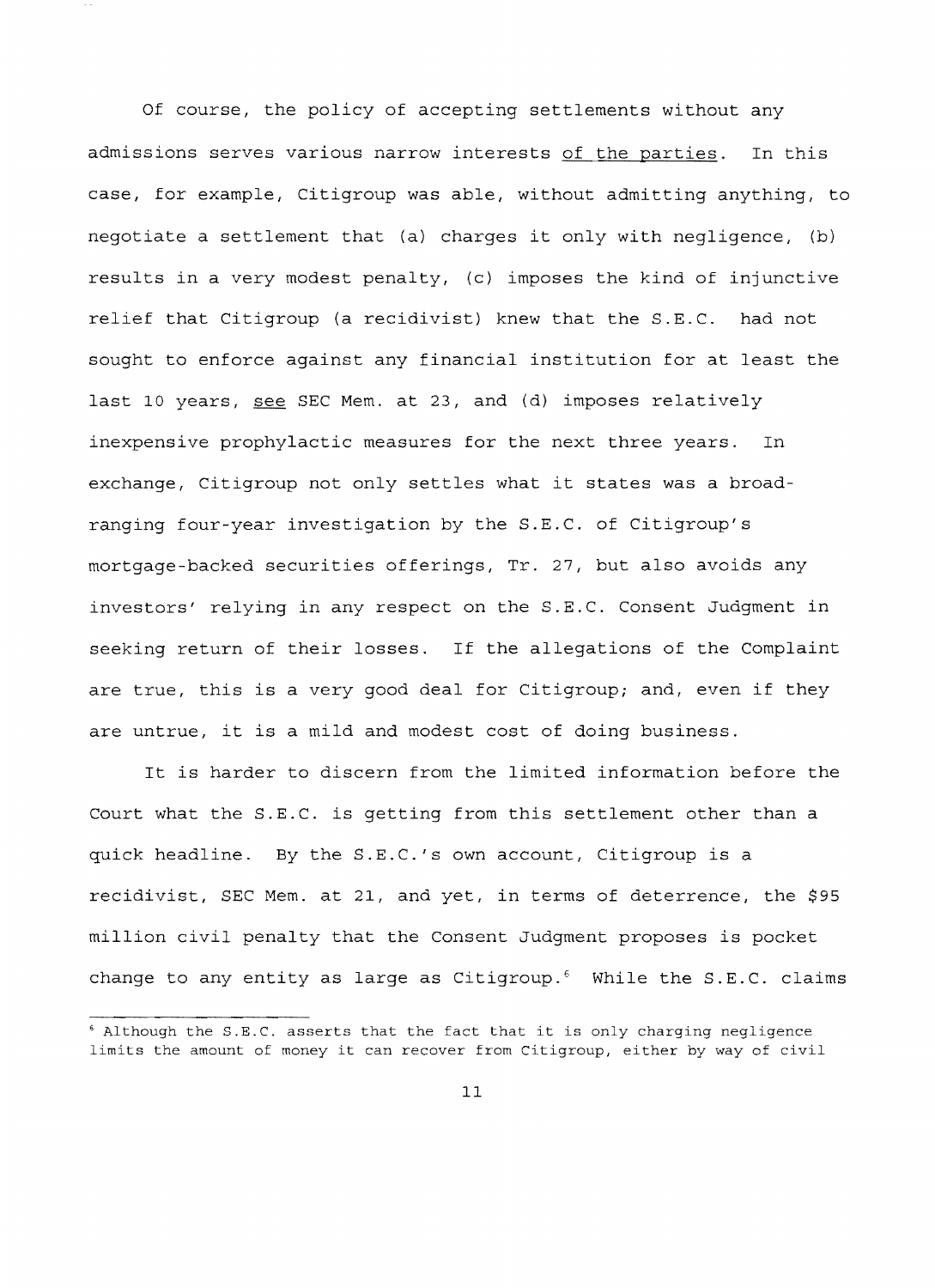that it is devoted, not just to the protection of investors but also to helping them recover their losses, the proposed Consent Judgment, in the form submitted to the Court, does not commit the S.E.C. to returning any of the total of \$285 million obtained from Citigroup to the defrauded investors but only suggests that the S.E.C. "may" do so. Consent Judgment at 3. In any event, this still leaves the defrauded investors substantially short-changed. To be sure, at oral argument, the S.E.C. reaffirmed its long standing purported support for private civil actions designed to recoup investors' losses. Tr. 10. But in actuality, the combination of charging Citigroup only with negligence and then permitting Citigroup to settle without either admitting or denying the allegations deals a double blow to any assistance the defrauded investors might seek to derive from the S.E.C. litigation in attempting to recoup their losses through private litigation, since private investors not only cannot bring securities claims based on negligence, see, e.g., Ernst & Ernst v. Hochfelder, 425 U.S. 185 (1976), but also cannot derive any collateral estoppel assistance from Citigroup's non admission/nondenial of the S.E.C.'s allegations. Nor, as noted, does the public,

penalty or by way of disgorgement, see SEC Mem. at 17, it acknowledges in a footnote that the Second Circuit has assumed that "equitable restitution" is available in any government enforcement action. SEC Mem. at 17 n.6 (citing  $F.T.C.$ v. Verity lnt'l, Ltd., 443 F.3d 48, 66 (2d Cir. 2006)).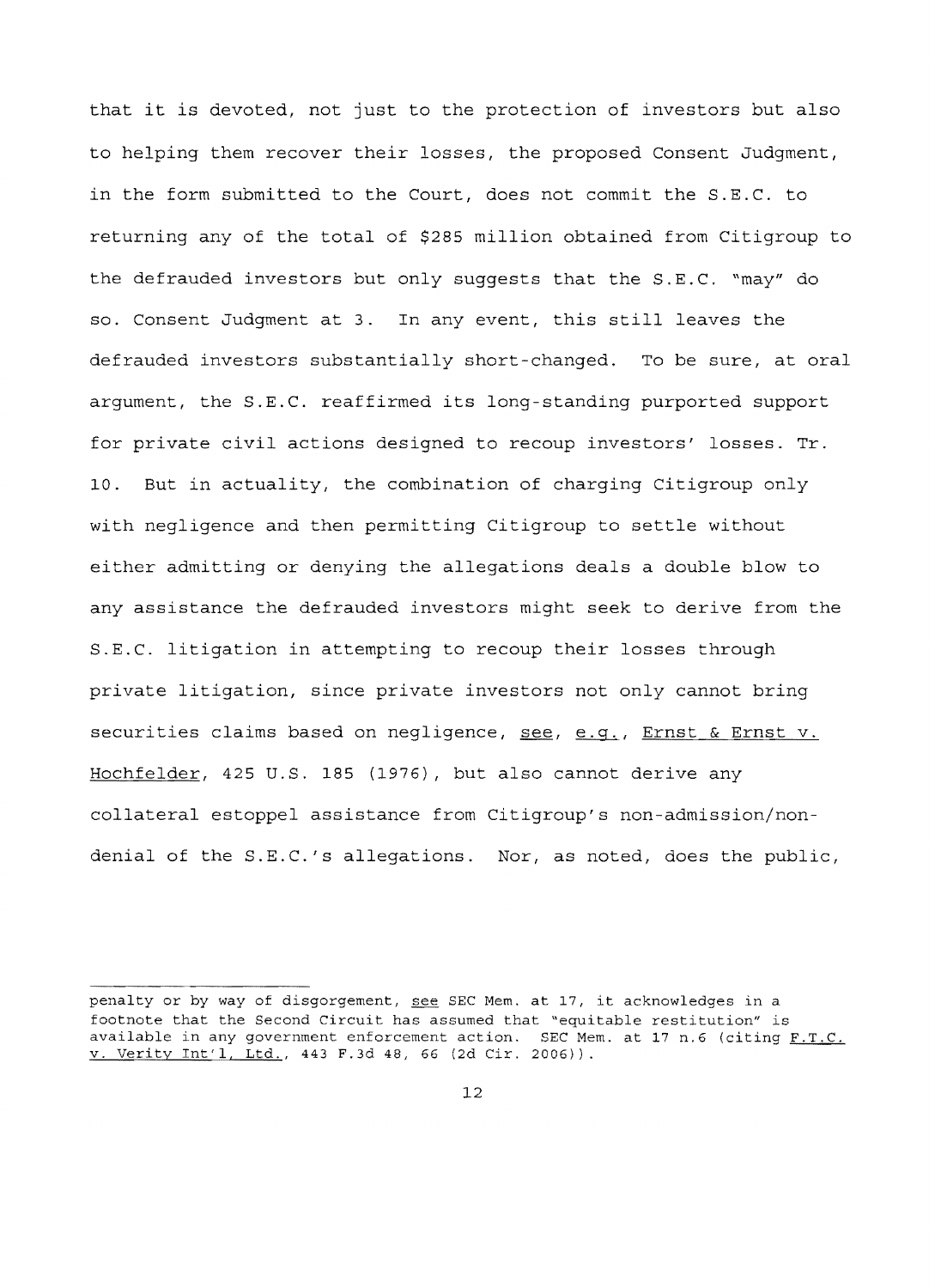especially the business public, have any reason to credit those allegations, which remain entirely unproven.<sup>7</sup>

The point, however, is not that certain narrow interests of the parties might not be served by the Consent Judgment, but rather that the parties' successful resolution of their competing interests cannot be automatically equated with the public interest, especially in the absence of a factual base on which to assess whether the resolution was fair, adequate, and reasonable. Even after giving the fullest deference to the S.E.C.'s views - which have more than once

"Goldman acknowledges that the marketing materials for the ABACUS 2007 ACI transaction contained incomplete information. In particular, it was a mistake for the Goldman marketing materials to state that the reference portfolio was 'selected by' ACA Management LLC without disclosing the role of Paulson & Co. Inc. in the portfolio selection process and that Paulson's economic interests were adverse to [portfolio] investors. Goldman regrets that the marketing materials did not contain that disclosure."

(Goldman Consent Judgment  $\int$  3.) Second, Goldman agreed to additional remedial measures beyond those agreed to by Citigroup in the instant case. Third, Goldman agreed to cooperate with the SEC in a number of ways, such as making its employees available for interviews by SEC staff and ordering its employees to testify "at trial and other judicial proceedings when requested by Commission staff."  $\underline{Id}$ .  $\P$  17. By contrast, Citigroup has not agreed to cooperate with the SEC in any cognizable respect. SEC Mem. 21.

<sup>&</sup>quot;The Court is also troubled when it compares the proposed Consent Judgment with the consent judgment entered last year between the SEC and Goldman Sachs ("Goldman"). See SEC v. Goldman Sachs & Co. et al., No. 10 Civ. 3229 (BSJ), Dkt. 25 ("Goldman Consent Judgment"). Goldman involved a similar but arguably less egregious factual scenario in that Goldman was charged with not disclosing that an outside hedge fund, Paulson & Co., had played a significant role in the portfolio selection process and had maintained a short position in the assets it had selected. See SEC  $\overline{v}$ . Goldman Sachs & Co., supra, Dkt. 1 ("Goldman Complaint")  $\int$  2. Nonetheless, the consent judgment in Goldman required Goldman to pay a \$535 million penalty, even though it made only \$15 million in profits. Goldman Consent Judgment  $\lceil$  2. Here, as noted above, Citigroup made \$160 million in profits and paid only a \$95 million fine. The SEC argues that Goldman was charged with scienter-based violations, and that those violations make possible a more significant sanction. SEC Mem. at 19. This logic is circular, however, because the SEC does not explain how Goldman's actions were more culpable or scienter-based than Citigroup's actions here. Furthermore, the consent judgment in Goldman contained several terms that are notably missing from the proposed Consent Judgment here. First, the consent judgment included the following express admission from Goldman: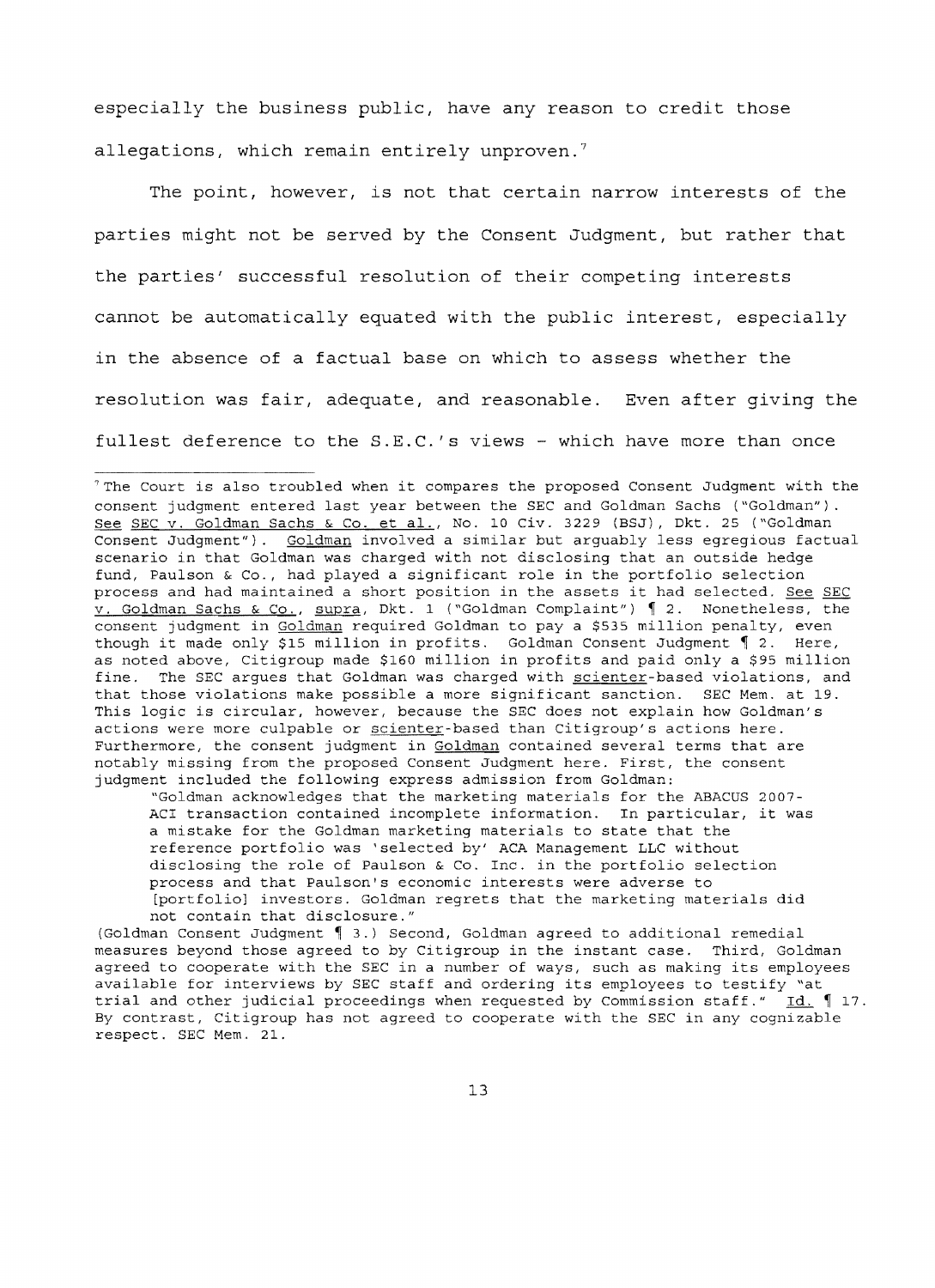persuaded this Court to approve an S.E.C. Consent Judgment it found dubious on the merits, see, e.g., Bank of America II, supra - the Court is forced to conclude that a proposed Consent Judgment that asks the Court to impose substantial injunctive relief, enforced by the Court's own contempt power, on the basis of allegations unsupported by any proven or acknowledged facts whatsoever, is neither reasonable, nor fair, nor adequate, nor in the public interest.

It is not reasonable, because how can it ever be reasonable to impose substantial relief on the basis of mere allegations? It is not fair, because, despite Citigroup's nominal consent, the potential for abuse in imposing penalties on the basis of facts that are neither proven nor acknowledged is patent. It is not adequate, because, in the absence of any facts, the Court lacks a framework for determining adequacy. And, most obviously, the proposed Consent Judgment does not serve the public interest, because it asks the Court to employ its power and assert its authority when it does not know the facts.

An application of judicial power that does not rest on facts is worse than mindless, it is inherently dangerous. The injunctive power of the judiciary is not a free roving remedy to be invoked at the whim of a regulatory agency, even with the consent of the regulated. If its deployment does not rest on facts - cold, hard,